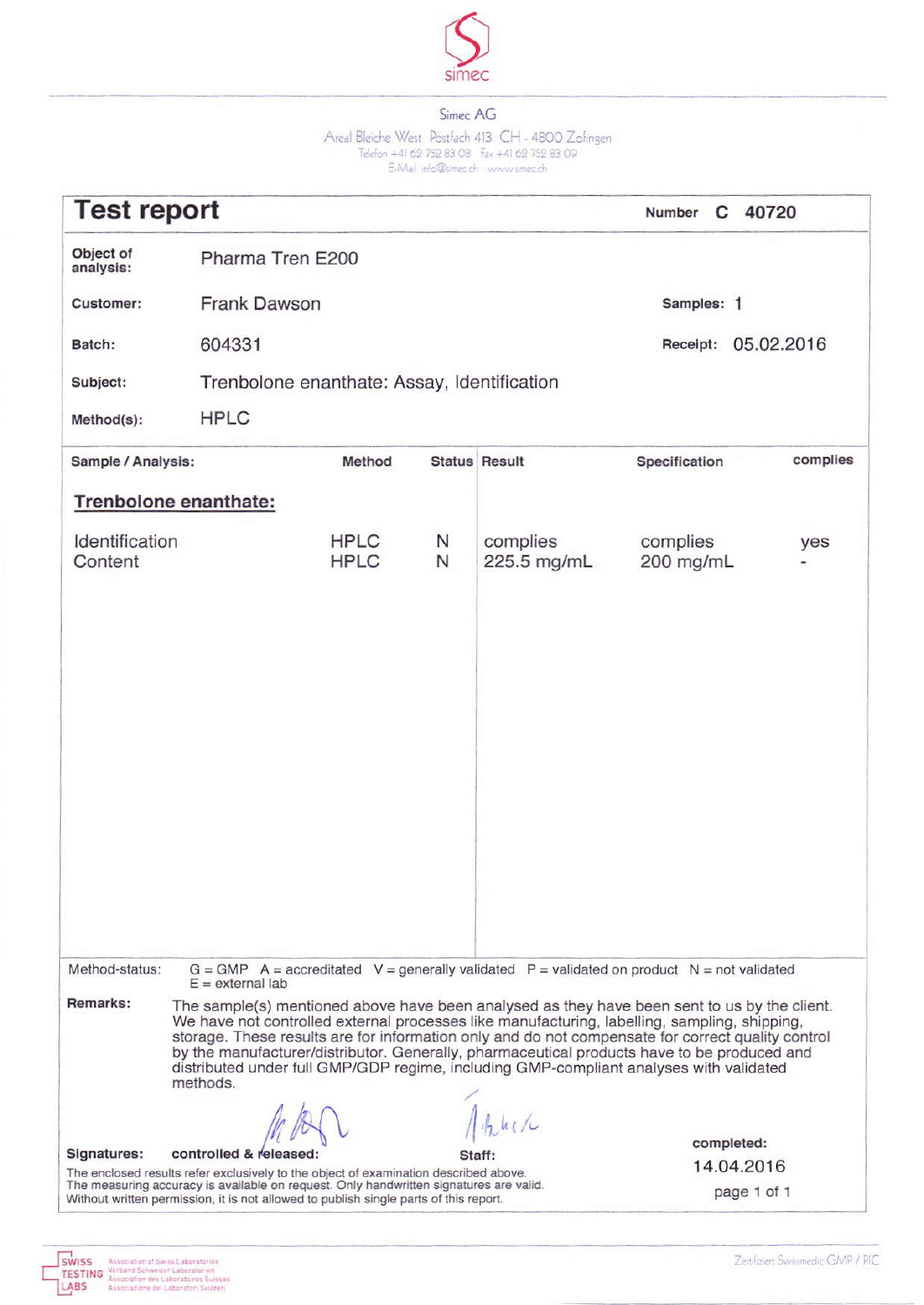### Report steraid anälysis

| Nr.5                    |                     |                               |
|-------------------------|---------------------|-------------------------------|
|                         |                     | 07.04.2016 08:27:59           |
|                         |                     | 20                            |
| C40720 A                |                     |                               |
| admin                   |                     |                               |
| ACN / Wasser, gradient  |                     |                               |
| 40 °C                   |                     |                               |
| Nr. 121, 250 x 4,6, C18 |                     |                               |
| <b>UV 240nm</b>         |                     |                               |
|                         | 06.04.2016 11:31:50 | Druckdatum:<br>Injektvolumen: |



### channel A

| UV Results<br><b>Name</b> | <b>Time</b> | Area      | <b>Amount</b> | <b>Area Percent</b> |
|---------------------------|-------------|-----------|---------------|---------------------|
|                           | 15,867      | 76807465  | 0,000         | 69,626              |
| Trenbolone enanthate      |             |           | 0,000 BDL     |                     |
|                           | 26,257      | 31017532  | 0,000         | 28,117              |
|                           | 30,007      | 2489533   | 0,000         | 2,257               |
| <b>Totals</b>             |             |           |               |                     |
|                           |             | 110314530 | 0,000         | 100,000             |

Daten File: C:\EZChrom Elite\Enterprise\Projects\Simec\Data\2016\April 2016\Diverse Steroide\05,04,16\012\_C40720 A-Rep1.dat<br>Methode: C:\EZChrom Elite\Enterprise

C:\EZChrom Elite\Enterprise\Projects\Simec\Method\Steroide\Steroide A.met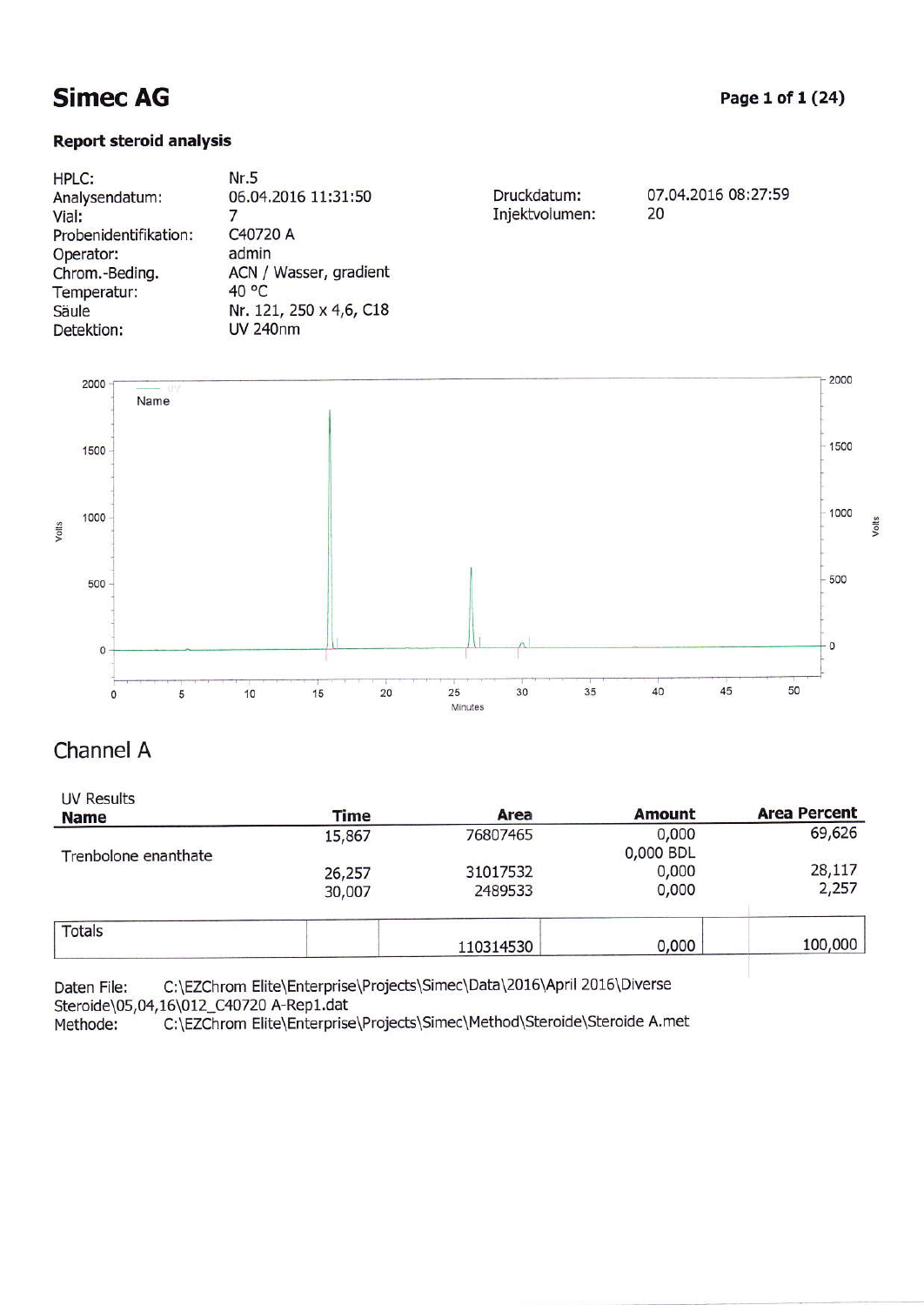### **Report steroid analysis**

| HPLC:                 | Nr.5                    |                |                     |
|-----------------------|-------------------------|----------------|---------------------|
| Analysendatum:        | 06.04.2016 12:25:19     | Druckdatum:    | 07.04.2016 08:28:03 |
| Vial:                 |                         | Injektvolumen: | 20                  |
| Probenidentifikation: | C40720 A                |                |                     |
| Operator:             | admin                   |                |                     |
| Chrom.-Beding.        | ACN / Wasser, gradient  |                |                     |
| Temperatur:           | 40 °C                   |                |                     |
| Säule                 | Nr. 121, 250 x 4,6, C18 |                |                     |
| Detektion:            | UV 240nm                |                |                     |
|                       |                         |                |                     |



## Channel A

| <b>UV Results</b>    |        |           |               |                     |
|----------------------|--------|-----------|---------------|---------------------|
| <b>Name</b>          | Time   | Area      | <b>Amount</b> | <b>Area Percent</b> |
|                      | 15,917 | 76841921  | 0,000         | 69,566              |
| Trenbolone enanthate |        |           | 0,000 BDL     |                     |
|                      | 26,300 | 31124691  | 0,000         | 28,178              |
|                      | 30,053 | 2492426   | 0,000         | 2,256               |
| <b>Totals</b>        |        |           |               |                     |
|                      |        | 110459038 | 0,000         | 100,000             |

C:\EZChrom Elite\Enterprise\Projects\Simec\Data\2016\April 2016\Diverse Daten File: Steroide\05,04,16\012\_C40720 A-Rep2.dat

C:\EZChrom Elite\Enterprise\Projects\Simec\Method\Steroide\Steroide A.met Methode: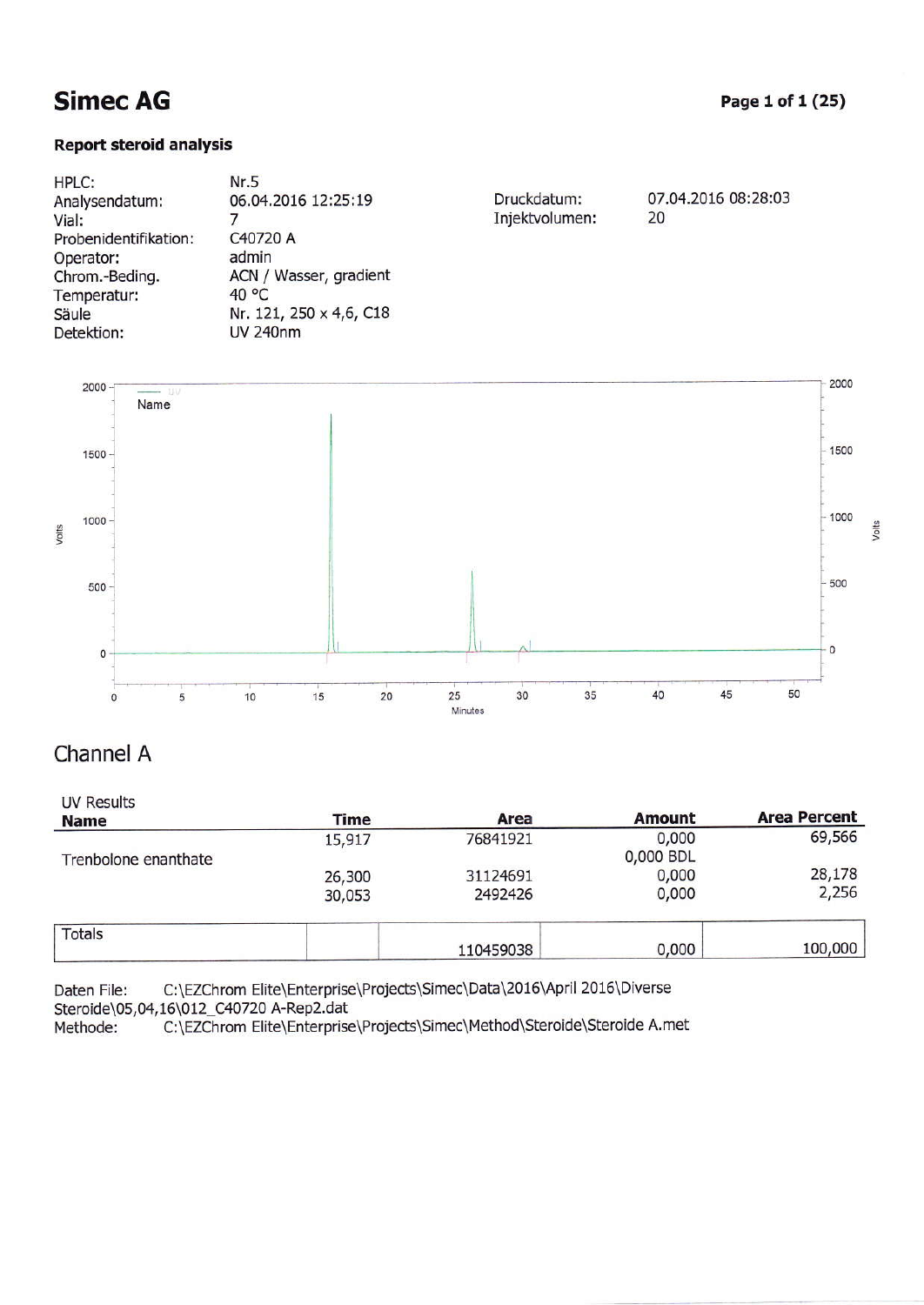### Report steroid analysis

| 07.04.2016 08:28:08<br>Druckdatum: |
|------------------------------------|
| Injektvolumen:<br>20               |
|                                    |
|                                    |
|                                    |
|                                    |
|                                    |
|                                    |
|                                    |



### Channel A

| <b>UV Results</b><br><b>Name</b> | Time   | Area      | <b>Amount</b> | <b>Area Percent</b> |
|----------------------------------|--------|-----------|---------------|---------------------|
|                                  | 15,973 | 76403956  | 0,000         | 69,607              |
| Trenbolone enanthate             |        |           | 0,000 BDL     |                     |
|                                  | 26,330 | 30885673  | 0,000         | 28,138              |
|                                  | 30,073 | 2475150   | 0,000         | 2,255               |
| <b>Totals</b>                    |        |           |               |                     |
|                                  |        | 109764779 | 0,000         | 100,000             |

Daten File: C:\EZChrom Elite\Enterprise\Projects\Simec\Data\2016\April 2016\Diverse

Steroide\05,04,16\012\_C40720 A-Rep3.dat<br>Methode: C:\EZChrom Elite\Enterprise C:\EZChrom Elite\Enterprise\Projects\Simec\Method\Steroide\Steroide A.met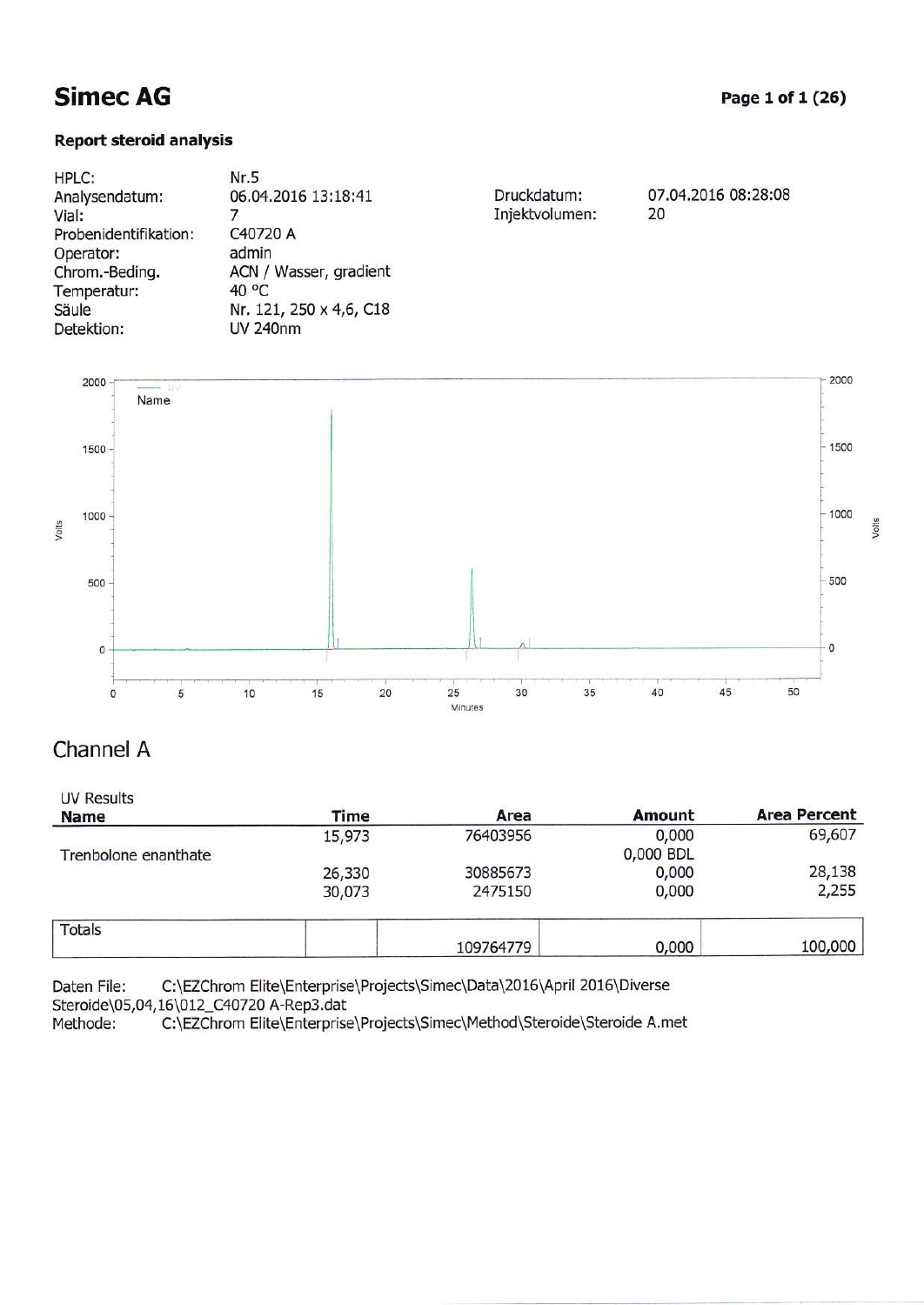### **Report steroid analysis**

| HPLC:                 | Nr.5                    |                |                     |
|-----------------------|-------------------------|----------------|---------------------|
| Analysendatum:        | 06.04.2016 14:12:06     | Druckdatum:    | 07.04.2016 08:28:12 |
| Vial:                 | 8                       | Injektvolumen: | 20                  |
| Probenidentifikation: | C40720 B                |                |                     |
| Operator:             | admin                   |                |                     |
| Chrom.-Beding.        | ACN / Wasser, gradient  |                |                     |
| Temperatur:           | 40 °C                   |                |                     |
| Säule                 | Nr. 121, 250 x 4,6, C18 |                |                     |
| Detektion:            | <b>UV 240nm</b>         |                |                     |
|                       |                         |                |                     |



## Channel A

| <b>UV Results</b><br><b>Name</b> | Time   | Area      | <b>Amount</b> | <b>Area Percent</b> |
|----------------------------------|--------|-----------|---------------|---------------------|
|                                  | 15,997 | 82587251  | 0,000         | 69,181              |
| Trenbolone enanthate             |        |           | 0,000 BDL     |                     |
|                                  | 26,420 | 34064536  | 0,000         | 28,535              |
|                                  | 30,167 | 2726491   | 0,000         | 2,284               |
| <b>Totals</b>                    |        |           |               |                     |
|                                  |        | 119378278 | 0,000         | 100,000             |

Daten File: C:\EZChrom Elite\Enterprise\Projects\Simec\Data\2016\April 2016\Diverse Steroide\05,04,16\013\_C40720 B-Rep1.dat

C:\EZChrom Elite\Enterprise\Projects\Simec\Method\Steroide\Steroide A.met Methode: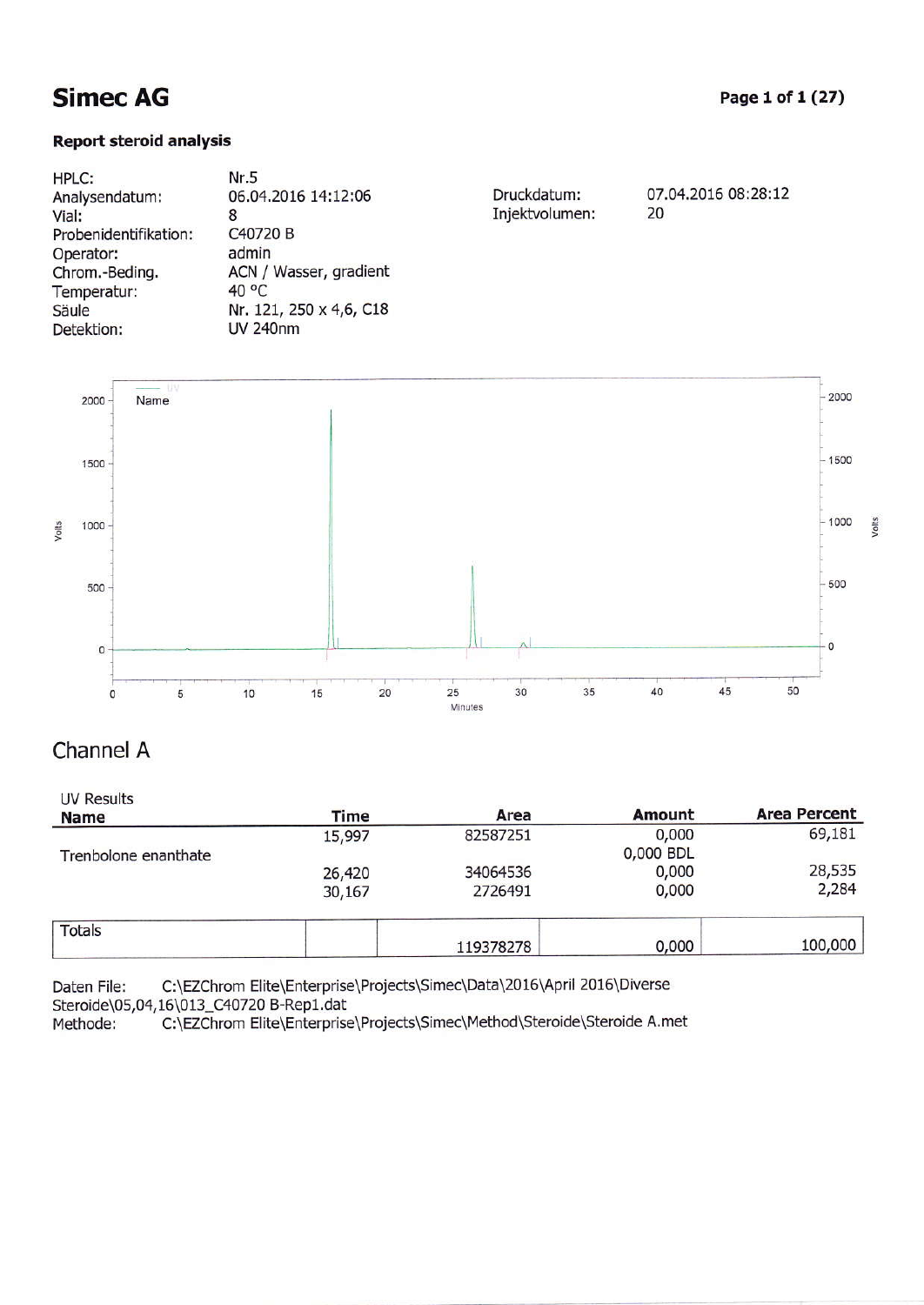### Report steroid analysis

| <b>HPLC:</b>          | Nr.5                    |                |                     |
|-----------------------|-------------------------|----------------|---------------------|
| Analysendatum:        | 06.04.2016 15:05:28     | Druckdatum:    | 07.04.2016 08:28:16 |
| Vial:                 |                         | Injektvolumen: | 20                  |
| Probenidentifikation: | C40720 B                |                |                     |
| Operator:             | admin                   |                |                     |
| Chrom.-Beding.        | ACN / Wasser, gradient  |                |                     |
| Temperatur:           | 40 $\degree$ C          |                |                     |
| Säule                 | Nr. 121, 250 x 4,6, C18 |                |                     |
| Detektion:            | <b>UV 240nm</b>         |                |                     |
|                       |                         |                |                     |



## Channel A

| UV Results<br><b>Name</b> | Time   | Area      | <b>Amount</b> | <b>Area Percent</b> |
|---------------------------|--------|-----------|---------------|---------------------|
|                           | 16,020 | 82539691  | 0,000         | 69,174              |
| Trenbolone enanthate      |        |           | 0,000 BDL     |                     |
|                           | 26,383 | 34053811  | 0,000         | 28,539              |
|                           | 30,143 | 2729127   | 0,000         | 2,287               |
| <b>Totals</b>             |        |           |               |                     |
|                           |        | 119322629 | 0,000         | 100,000             |

Daten File: C:\EZChrom Elite\Enterprise\Projects\Simec\Data\2016\April 2016\Diverse Steroide\05,04,16\013\_C40720 B-Rep2.dat<br>Methode: C:\EZChrom Elite\Enterprise

C:\EZChrom Elite\Enterprise\Projects\Simec\Method\Steroide\Steroide A.met